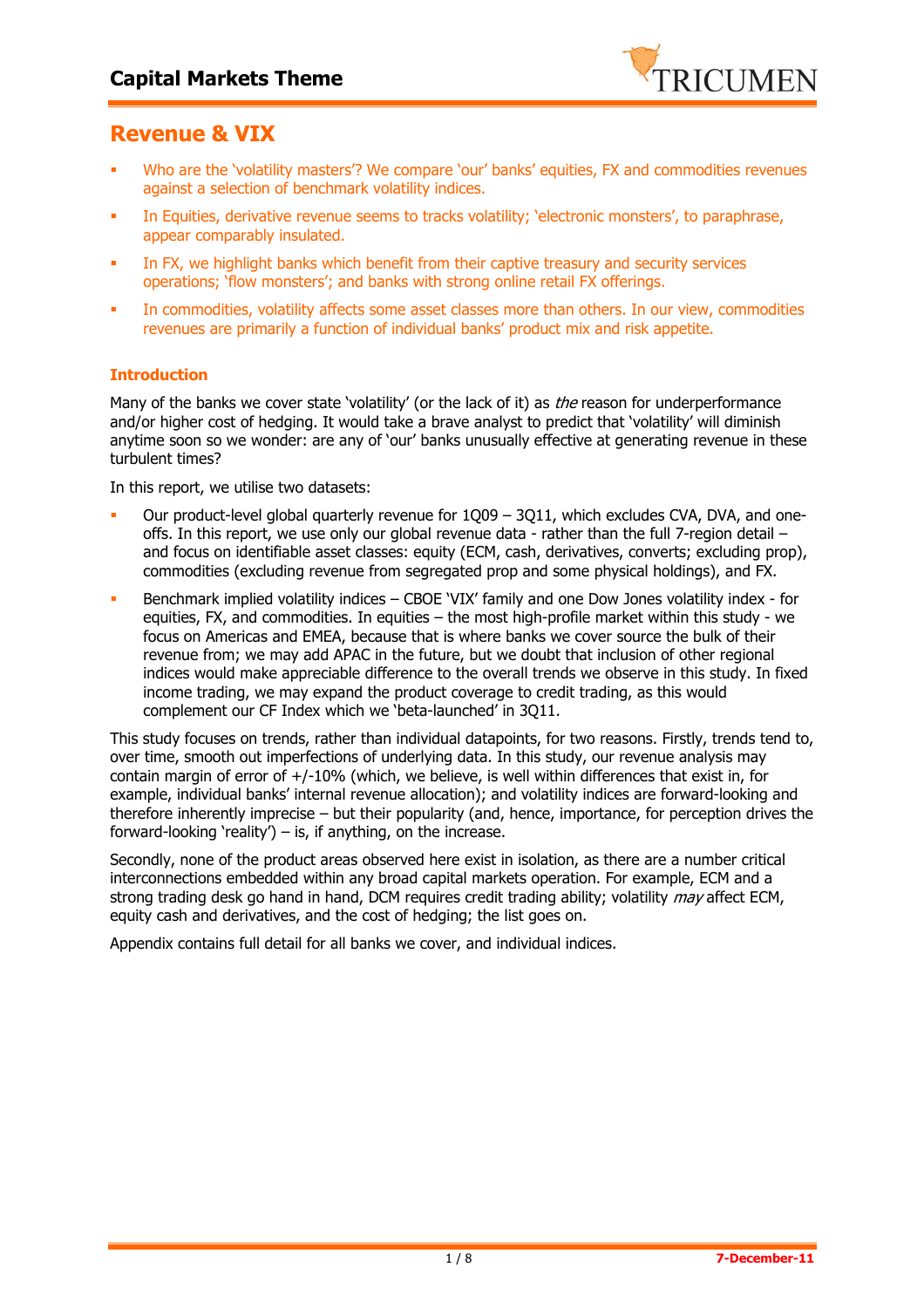

### **Equities**

The chart below summarises selected banks' ex-segregated prop equity revenue (ECM + cash + derivatives + converts) against the 20-day moving average of the original 'fear index' (CBOE Market Volatility Index; VIX) and its European counterpart's, DJ EURO STOXX 50 (V2X) average value.

We leave out other regional indices (e.g. the comparably young HSI Volatility Index) mostly because banks we cover currently source a bulk of their equity revenue from Americas and Europe. We also note that VIX and V2X moved largely in-step with each other during the 2-year period graphed here, except during the times of great stress, which we largely attribute to the European sovereign crises.

The link between the banks' equity revenues and VIX/V2X dynamic is evident, even in a short period of time shown here. For example, a surge in volatility in 3Q11 (below: line, left-hand scale) mirrors an across-the-peer group 3Q11/2Q11 drop in revenues. There is some seasonality here, but a portion of it is reflected in late 2Q, i.e. in the run-up to the summer period. Hence, across the peer group, revenue was much more stable during 3Q10/2Q10 than was the case a year later; and 2Q11 was, on average, not much weaker than 2Q10, despite the great difference in values of two volatility indices.

Looking at individual banks, BNPP and SG – focused derivatives players – have the highest revenue variance in the peer group (Appendix). They are closely followed by BARC: an established derivatives powerhouse, but in our view still coming to terms with LEH's ECM & cash franchise. By contrast, CS and Citi – both strong in electronic equities - deliver steady revenue across the 'cycle'. JPM's low revenue variance reflects, in our view, excellent risk management and balanced revenue mix.

We expect mixed q/q results in 4Q11. The relatively high VIX and V2X values during the first two months of 4Q11 suggest that 4Q11/3Q11 will be weaker than the prior-year period. That said, (1) 3Q11 was already very ugly indeed, so 4Q11 will be compared against a relatively low base, and (2) as we discussed in our 3Q11 sector review, active stock-picking is not exactly in fashion these days; investors flocking to high-beta shares could prompt a (small?) year-end rally - particularly in big caps - which should benefit flow cash players.



#### **Equities Revenue & Volatility**

ECM + EQ cash + derivatives + converts Revenue (TRIC product definitions, q/q, global Level 1 est., in US\$) vs VIX & V2X (index values, 20-day moving avg)\*

Source: Tricumen, CBOE, Dow Jones.

Notes: VIX = Chicago Board Options Exchange (CBOE) S&P 500 index; the original 'fear index'; V2X = Dow Jones EURO STOXX 50 Volatility Index. The line, plotted on the left-hand scale, shows the 20-day moving average value for both indices.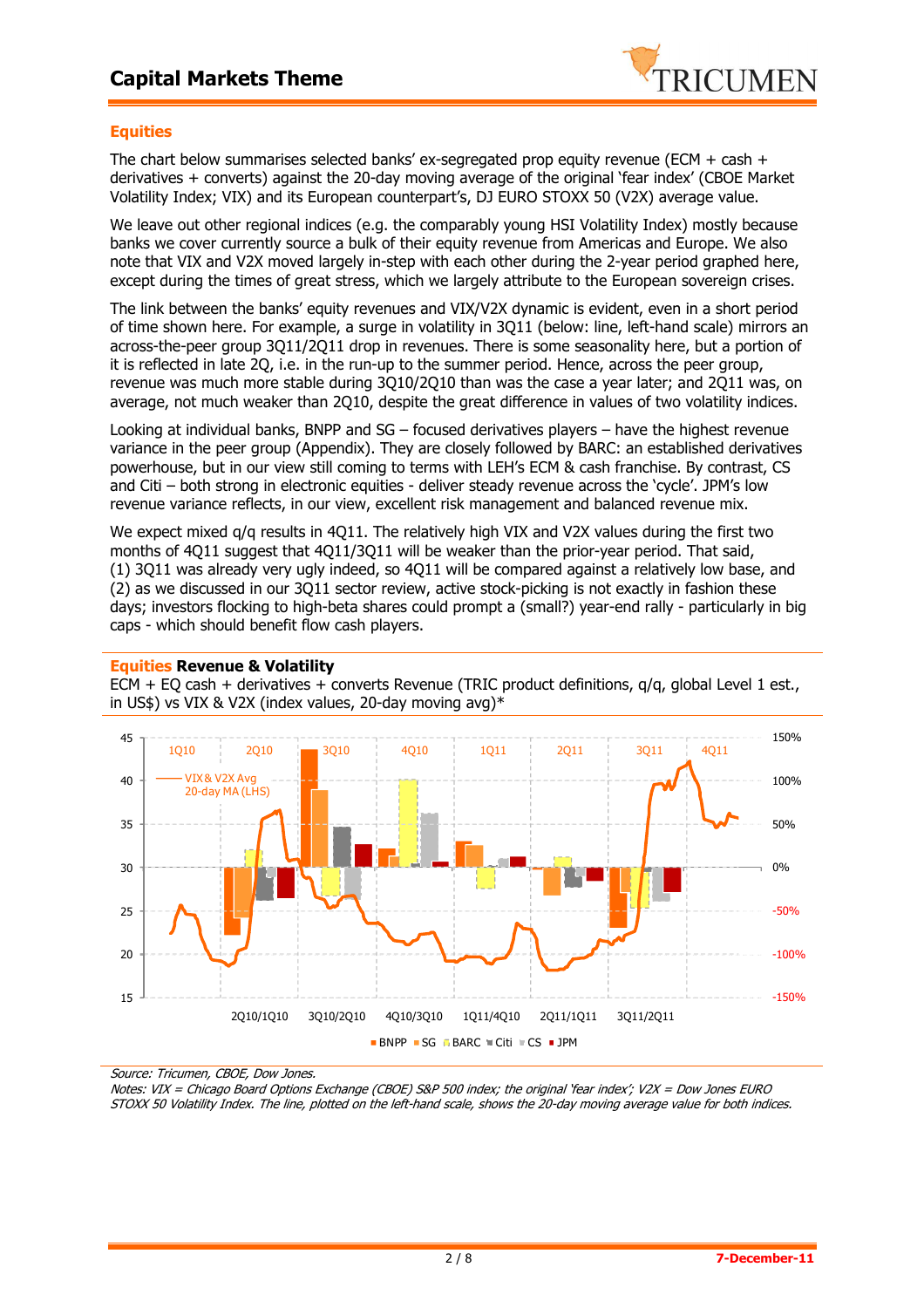

### **Foreign Exchange**

Finally, FX: we benchmark CBOE EuroCurrency Volatility Index (ticker: TVZ), which applies the VIX calculation to options on the CurrencyShares Euro Trust (FXE) to project the market's expectation of 30-day volatility of the US\$/EUR FX rate.

Compared to equities and commodities, banks' 1Q10–3Q11 overall FX revenue variance is small (see Appendix), suggesting a relatively stable and well diversified earnings environment. We highlight three broad clusters of banks:

- BAC/MER, GS, and JPM tend to outperform in calmer markets. Each has a strong institutional focus, benefiting from captive business in their treasury & securities services operations. Captive business can be very significant indeed. For example, in 2011, JPM stated in that 40% of their firm-wide FX revenue was generated via T&SS. At BAC and JPM, this is provided largely to asset managers, while GS sources a greater proportion from hedge funds. The October/November index dynamic suggests that 4Q11 may be slightly below 3Q11.
- Citi and UBS form the second grouping; both benefit from the flow generated by their private banks, and from the institutional market. Much of the captive business from transaction services/corporate banking (at Citi) and the Swiss corporate market (UBS) is booked outside of their capital markets FX trading divisions. Both tend to do well in times of low volatility – but are also more vulnerable to declining *volumes*. Our forecast for 4011 is, consequently, not positive.
- BARC and DBK both draw a significant percentage of FX revenue from their online retail FX offerings - BARX and X-markets, respectively – and we believe that both utilise information gathered from such flow to take positions in the market. Not surprisingly, high volatility means that gains/losses from such positions could be sizeable which, in turn, makes revenue projections … volatile, to say the least.



#### **FX Revenue & Volatility**

FX Revenue (TRIC product definitions, global Level 1 est., in US\$) vs EVZ (index, 20-day moving avg)\*

Source: Tricumen, CBOE. Notes:

EVZ = Chicago Board Options Exchange (CBOE) EuroCurrency Volatility Index.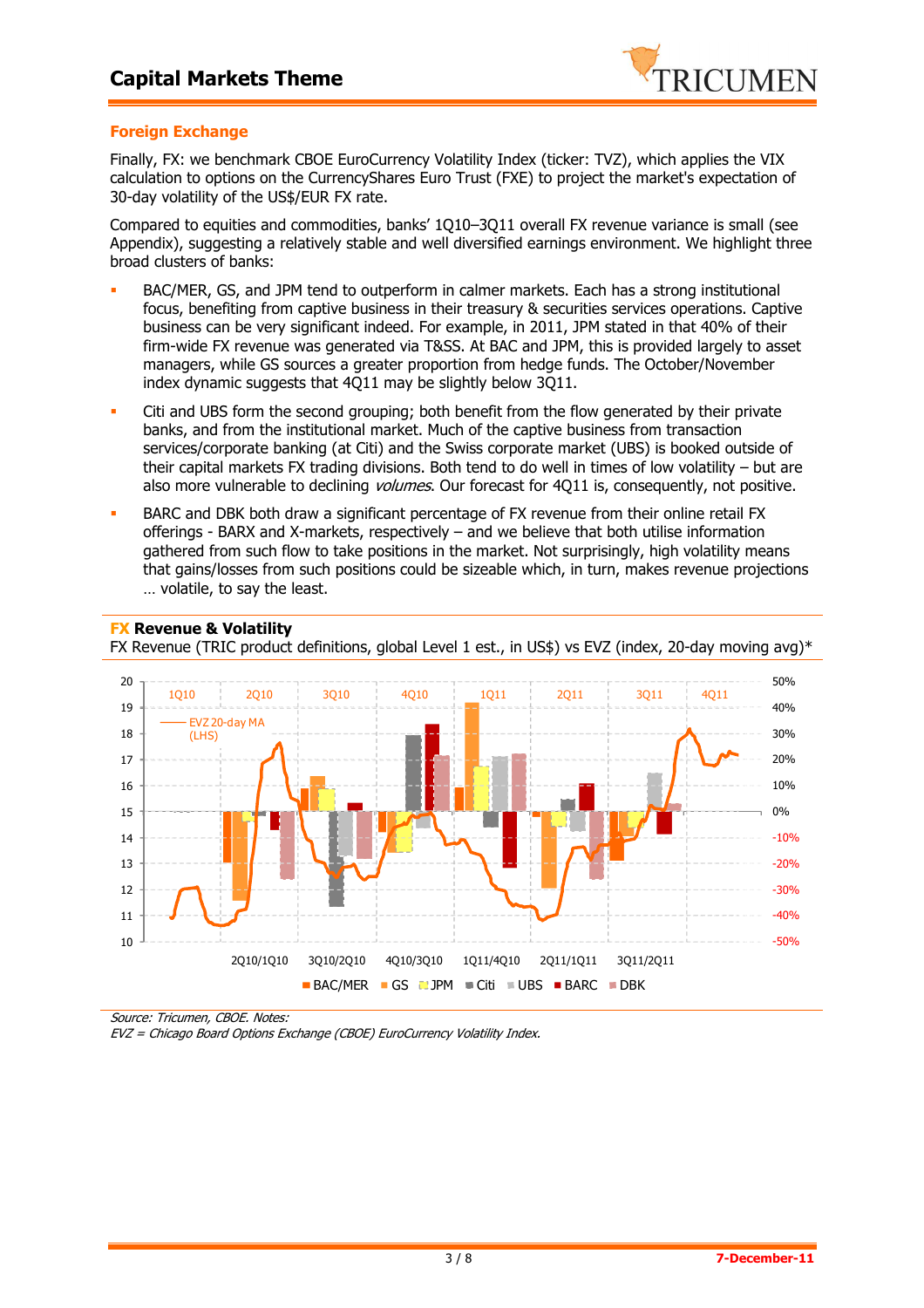

### **Commodities**

For commodities, we use CBOE's OVX ('Oil VIX') and GVZ ('Gold VIX'). Aligning quarterly revenue dynamics with these two benchmark indices, we exclude segregated prop revenue, as well as revenue from some physical holdings.

The relationship between our chosen volatility indices and adjusted revenue is far more tenuous than was the case in equities and FX. The chart below - which compares majors' adjusted revenues against the OVX/GVZ mix 20-day moving average - suggests that revenue tends to edge up in times of elevated volatility (e.g. in 1Q11 and 3Q11) and levels off/declines in calmer/or see-saw-ing markets (e.g. 3Q10 and 2Q11).

The lack of a clear link is not surprising: gold and oil hardly encompass the entire commodities trading universe; the commodities revenue mix – and the risk appetite of embedded prop desks! - varies from one bank to another; as do price drivers of precious metals (safe haven?), other metals (e.g. copper and rare earth: China?), energy (global macro); and other commodities. The 4Q10 – characterised by both stable market *and* strong revenue growth – offers a good illustration. Oil traded in the \$68-92 per barrel range for most of 2010; the lack of volatility (OVX ranged 30-35 for much of 2010 – see Appendix) drove away both trading clients (especially hedge funds) and oil producers, who had little incentive to lock in prices; and our analysis shows that MS, more geared to oil than most of its peers, underperformed throughout 2010. Our conclusion is that the skills of individual risk managers are of far greater importance than market volatility.

#### **Commodities Revenue & Volatility**

Commodities excl. revenue from segregated prop and physical holdings (TRIC product definitions, global Level 1 est., in US\$) vs OVX and GVZ (index values, 20-day moving avg)\*



Source: Tricumen, CBOE.

Notes: OVX/'Oil VIX' = Chicago Board Options Exchange (CBOE) Crude Oil ETF Volatility Index; GVZ/'Gold VIX' = Chicago Board Options Exchange (CBOE) Gold ETF Volatility Index. The line, plotted on the left-hand scale, shows the 20-day moving average value for both indices.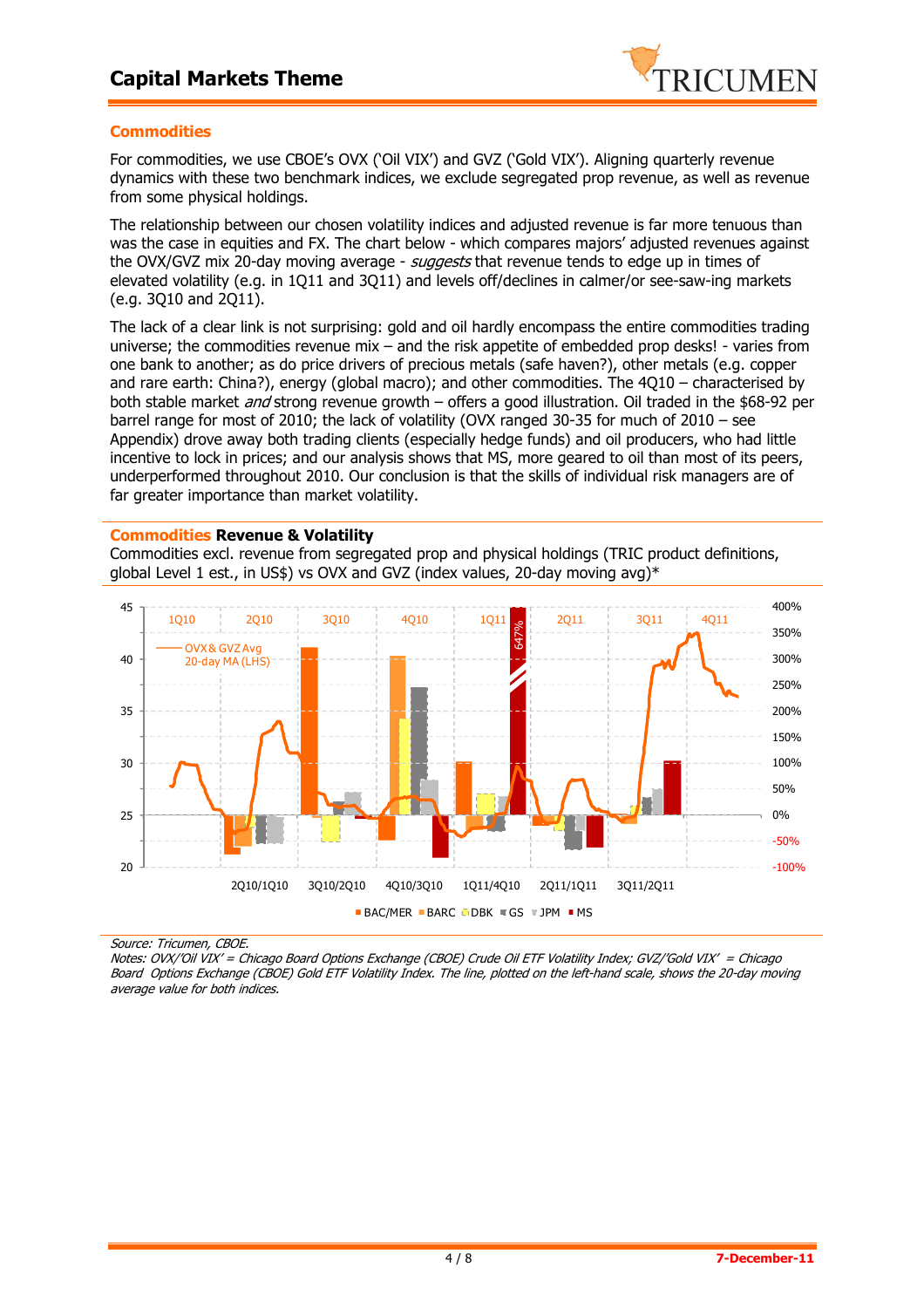

# Appendix

# **Equities**

## **Equities Revenue & Volatility**

ECM + EQ cash + derivatives + converts Revenue (TRIC product definitions,  $q/q$ , global Level 1 est., in US\$) vs VIX & V2X (index values)\*



Source: Tricumen, CBOE, Dow Jones.

Notes: VIX = Chicago Board Options Exchange (CBOE) S&P 500 index; the original 'fear index'; V2X = Dow Jones EURO STOXX 50 Volatility Index.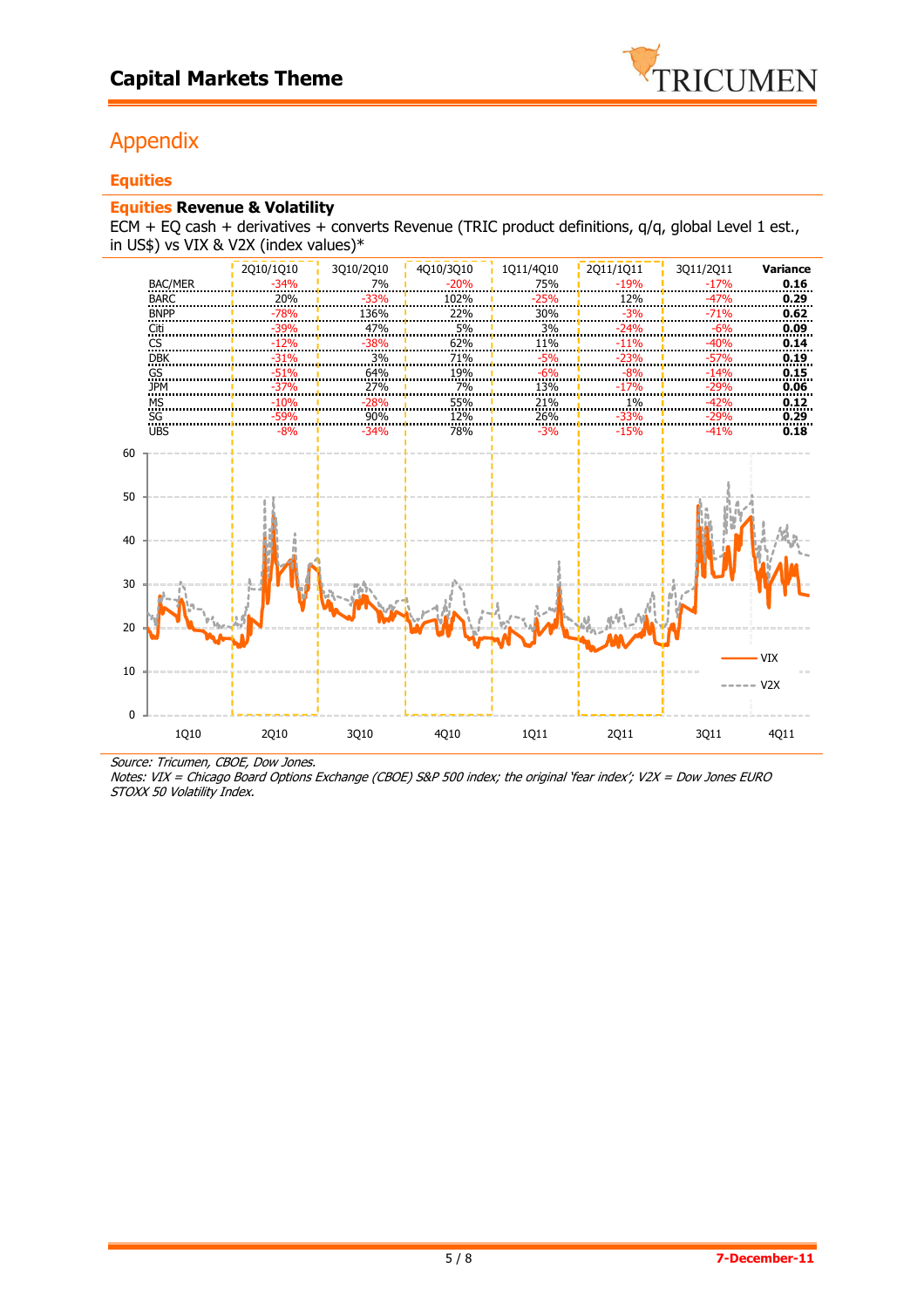

# **Foreign Exchange**

## **FX Revenue & Volatility**  FX Revenue (TRIC product definitions, global Level 1 est., in US\$) vs EVZ (index value)\*



Source: Tricumen, CBOE.

Notes: EVZ = Chicago Board Options Exchange (CBOE) EuroCurrency Volatility Index.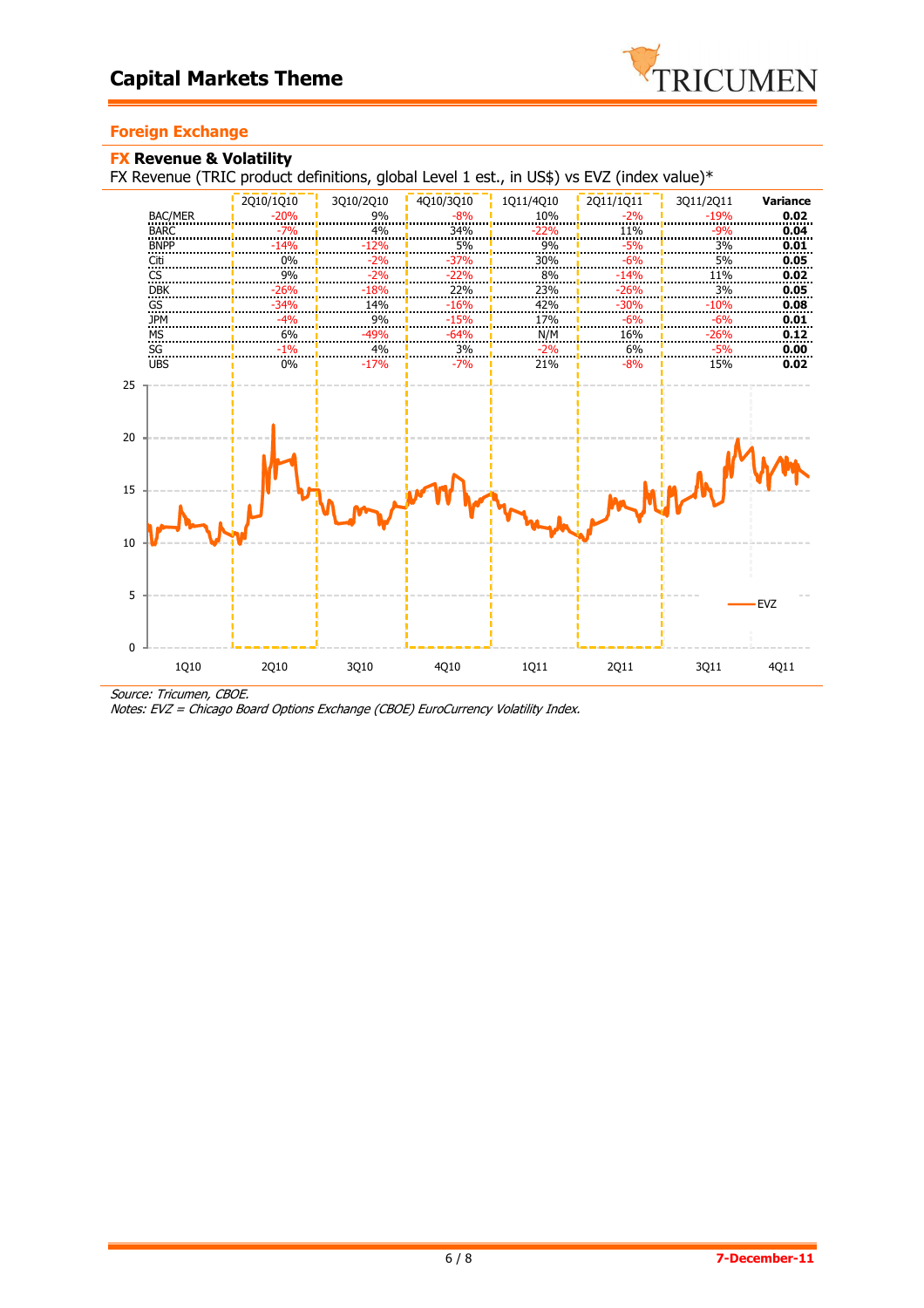

## **Commodities**

### **Commodities Revenue & Volatility**

Commodities excl. revenue from segregated prop and physical holdings (TRIC product definitions, global Level 1 est., in US\$) vs OVX and GVZ (index values, 20-day moving avg)\*



Source: Tricumen, CBOE.

GVZ/'Gold VIX' = Chicago Board Options Exchange (CBOE) Gold ETF Volatility Index. The line, plotted on the left-hand scale, shows the 20-day moving average value for both indices.

Notes: OVX/'Oil VIX' = Chicago Board Options Exchange (CBOE) Crude Oil ETF Volatility Index;